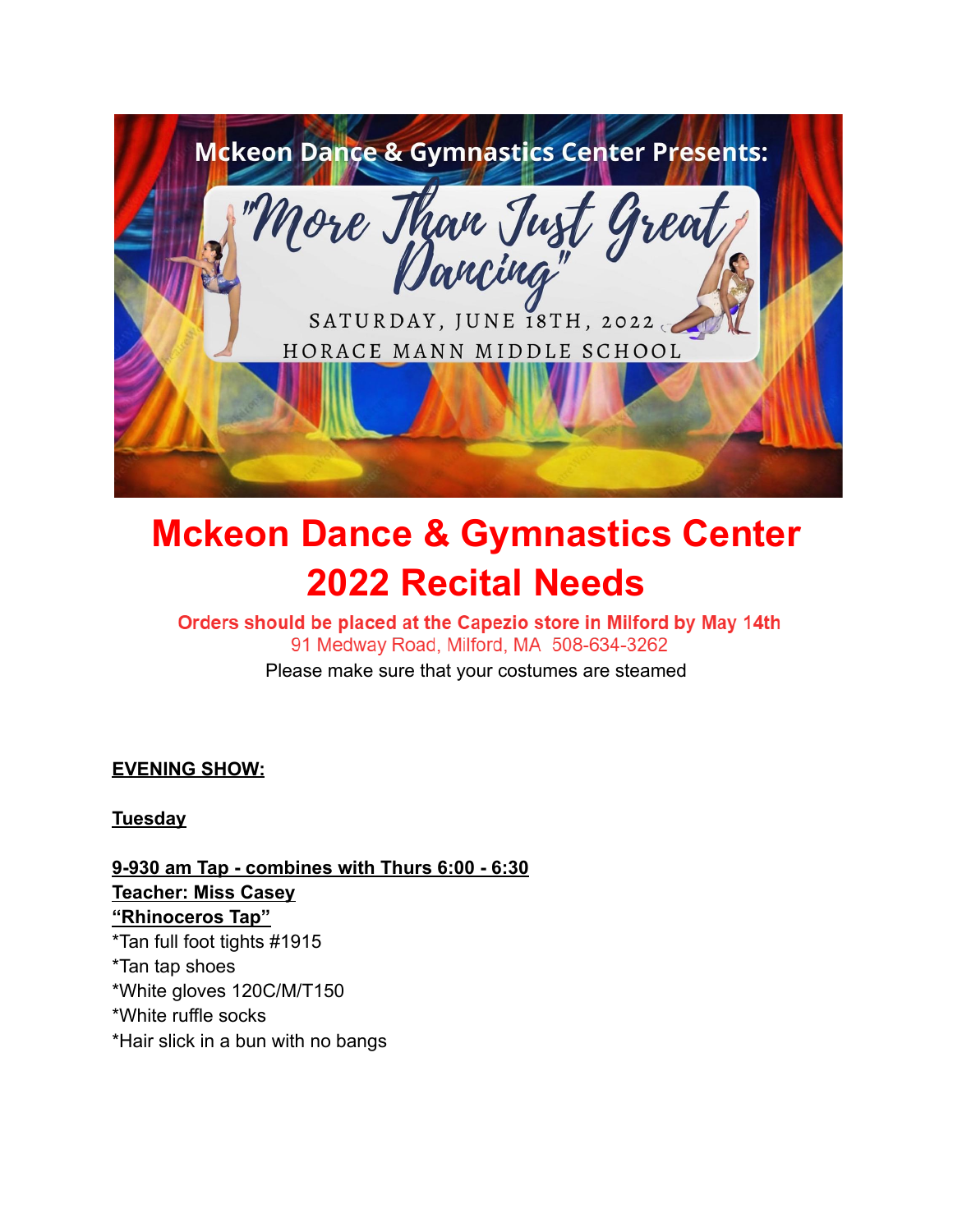#### **930-10 am Ballet Teacher: Miss Casey "Rainbow"**

\*Full foot tights Caramel #1915 \*Clean pink ballet slippers \*Hair slick in a bun with no bangs

#### **1045-1130 am Tap Teacher: Miss Casey "Baby Take A Bow"**

\*Full foot tan tights #1915 Caramel \*White ruffle socks \* White gloves 120C/M/T150 \* Tan tap shoes \*Hair slick in a bun with no bangs

#### **4-430 pm Ballet Teacher: Miss Casey & Miss Courtney "Genevieve the Giraffe"**

\*Full foot pink tights #1915 \*Clean pink ballet shoes \*Hair slick in a bun with no bangs

#### **430-5 pm Tap Teacher: Miss Danielle**

**"Let Me Entertain You"** \*Tan full foot tights #1915 \*Tan tap shoes \*Hair slick in a bun with no bangs

**5-530 pm Jazz Teacher: Miss Casey "Gonna Be My Day"** GIRLS: \*Tan full foot tights Caramel #1915 \*Tan jazz boot BOYS: \*Need to get white pants (Amazon- Levi's Regular Taper Fit Performance Jeans) \*tan jazz boot \*White socks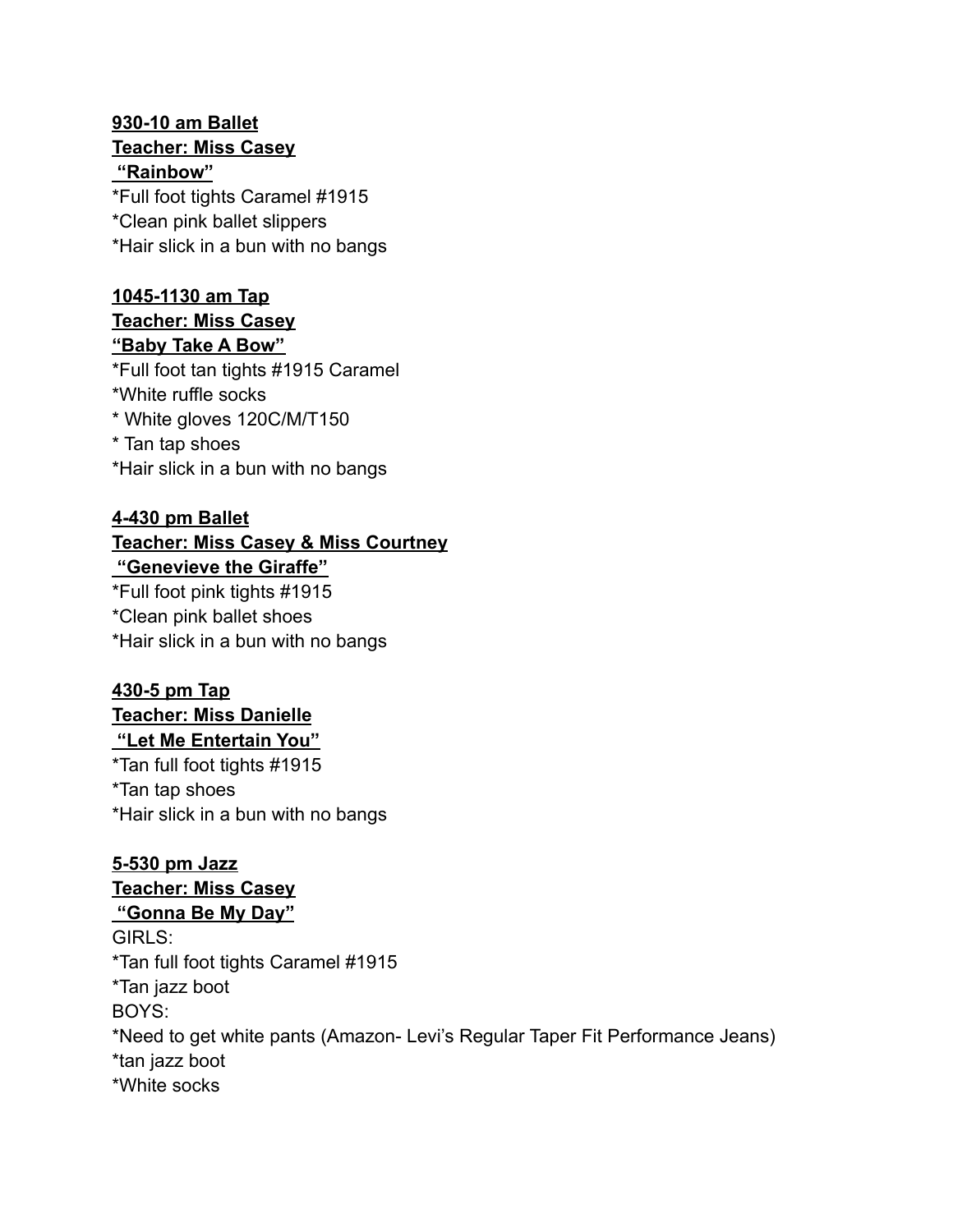## **4-430 Tap - combines with Thurs 5:00 - 5:30 Teacher: Miss Danielle "Hakuna Matata"** \*Tan full foot tights Caramel #1915

\*Tan tap shoes \*Hair slick in bun with no bangs

#### **430-5 pm Lyrical Teacher: Miss Casey "Together We Stand"**

\*Full foot pink tights #1915 \*Pink ballet slippers \*Hair slick in a bun with no bangs

#### **5-530 pm HH/ Jazz Teacher: Miss Justine "Hold the Drama"**

\*Full foot tights Black #1915 \* Black jazz boots (We will spray shoes) \*Hair slick back in a bun no bangs

#### **530-6 pm Boys Hip Hop Teacher: Miss Casey "Shell Shocked"**

**530-615 pm Hip Hop Teacher: Miss Justine "Levitating"**

#### **615-7 pm Lyrical Teacher: Miss Casey "Why Don't I"**

\*Tan stirrup tights Caramel #1961 \*Nude dance paws \*Hair slick in a bun with no bangs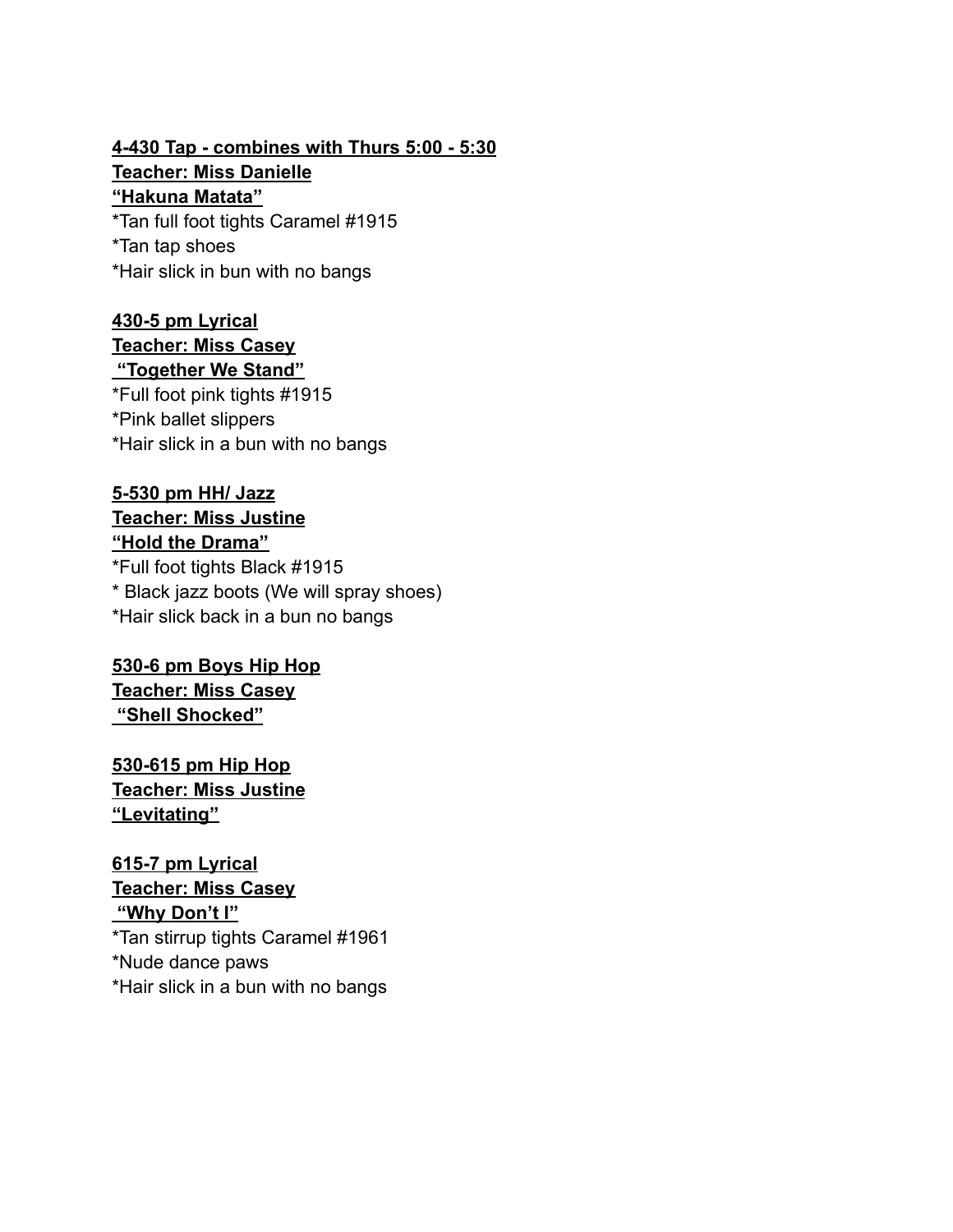#### **7-730 pm Tap - combines with Thurs 6:30 - 7:30 Teacher: Miss Danielle "Big City"** \*Tan full foot tights Caramel #1915

\* Black tap shoes (We will spray) \***Black** gloves 120 C/M/T 150 \*Hair in a **LOW** bun with no bangs

#### **Thursday**

**4-430 pm Lyrical Teacher: Miss Casey "Lead the Way"** \*Tan stirrup tights Caramel #1961 \*Nude dance paws \*Hair slick in bun with no bangs

### **430-5 pm Jazz Teacher: Miss Casey "Big City Big Dreams"**

\*Tan full foot tights Caramel #1915 \*Tan jazz boots \*Hair slick in a bun with no bangs

#### **5-530 pm Tap - combines with Tues 4:00 - 4:30 Teacher: Miss Danielle "Hakuna Matata"**

**5-530 pm Jazz Teacher: Miss Casey "Reach for the Stars"** \*Tan full foot tights \*Tan jazz boots \*Hair slick in a bun with no bangs